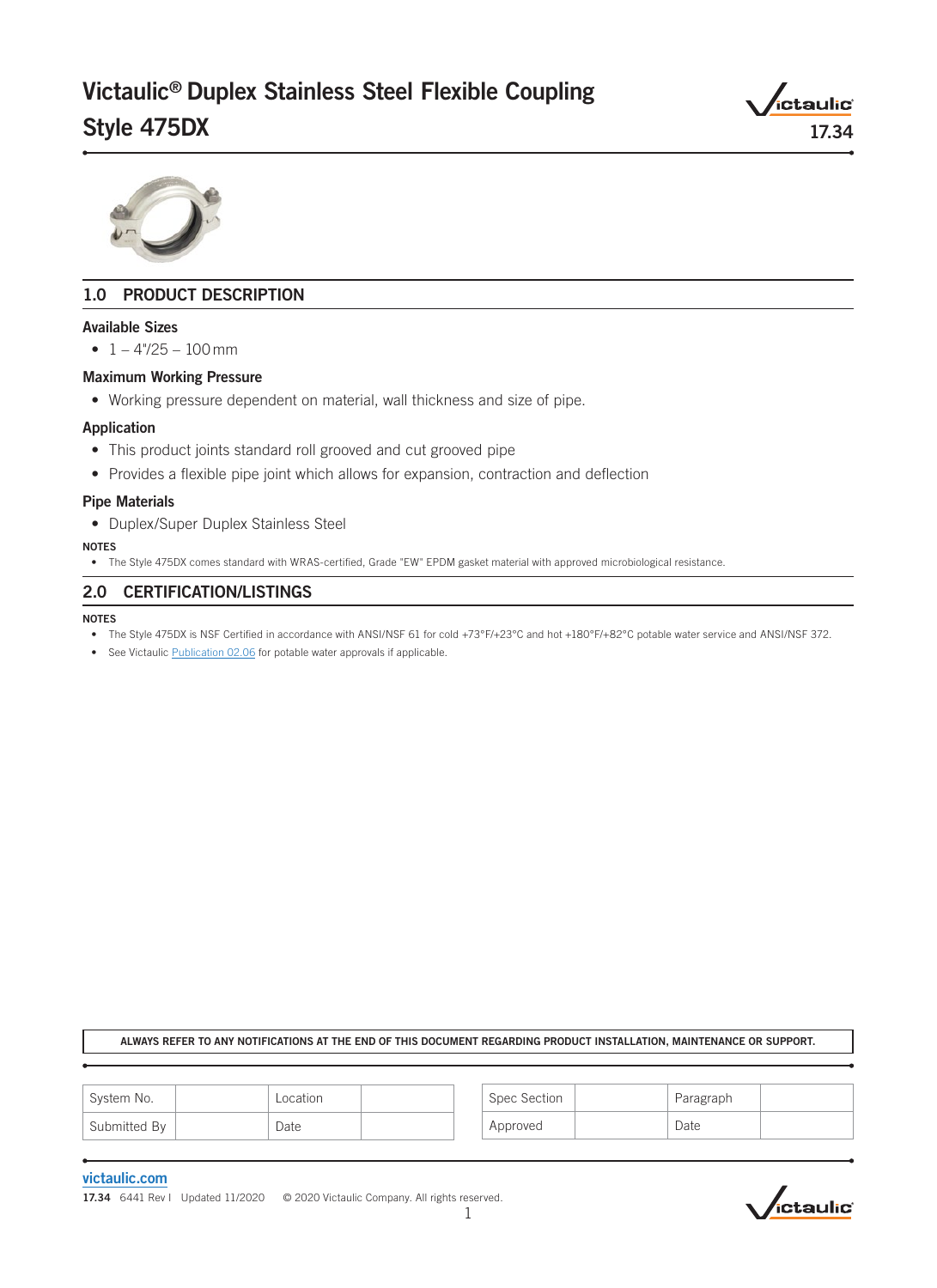# 3.0 SPECIFICATIONS – MATERIAL

## Housing:

Duplex stainless steel (CE8MN) conforming to ASTM A890.

## Optional Housing:

Super Duplex stainless steel (CE3MN) conforming to ASTM A890.

## Housing Coating: None

# Gaskets: (specify choice<sup>1</sup>)

## Grade "EW" EPDM

EPDM (Green W color code). Temperature range -30°F to +230°F/-34°C to +110°C. May be specified for hot water service within the specified temperature range plus a variety of dilute acids, oil-free air and many chemical services. WRAS-certified material with approved microbiological resistance to BS 6920 for cold and hot potable water service up to +149°F/+65°C. UL Classified in accordance with ANSI/NSF 61 for cold +73°F/+23°C and hot +180°F/+82°C potable water service and ANSI/NSF 372. NOT COMPATIBLE FOR PETROLEUM SERVICES.

## Grade "E" EPDM

EPDM (Green stripe color code). Temperature range -30°F to +250°F/-34°C to +110°C. May be specified for cold and hot water service within the specified temperature range plus a variety of dilute acids, oil free air and many chemical services. UL Classified in accordance with ANSI/NSF 61 for cold +73°F/+23°C and hot +180°F/+82°C potable water service and ANSI/NSF 372. NOT COMPATIBLE FOR PETROLEUM SERVICES.

Services listed are General Service Guidelines only. It should be noted that there are services for which these gaskets are not compatible. Reference should always be made to the latest [Victaulic Gasket Selection Guide](http://static.victaulic.com/assets/uploads/literature/05.01.pdf) for specific gasket service guidelines and for a listing of services which are not compatible.

#### Hardware:

Bolts: ASTM F-593, Group 2, Type 316 stainless steel oval neck track bolts

Nuts: ASTM F-594, Group 2, Type 316 stainless steel heavy hex nuts with galling resistant coating

**Optional Nuts:** ASME/ANSI B18.22, Type 651 silicon bronze heavy hex nut

Washers: None

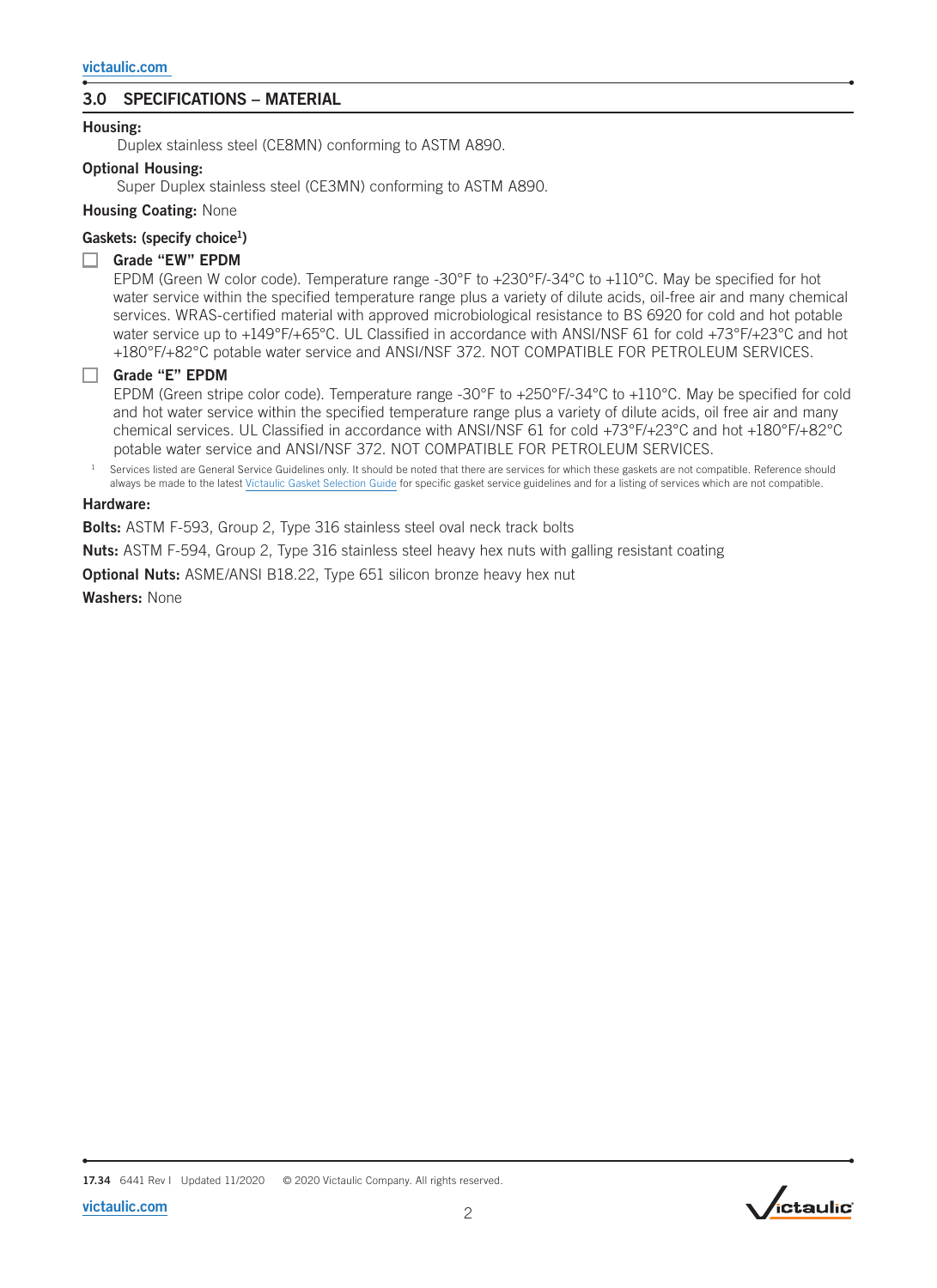# 4.0 DIMENSIONS

Style 475DX



Typical for all sizes

| <b>Size</b>                   |                                      | Pipe End<br>Separation <sup>2</sup> | Deflect. From CL <sup>2</sup> |               | Bolt/Nut <sup>3</sup> |                                    | <b>Dimensions</b> |              |              | Weight                |
|-------------------------------|--------------------------------------|-------------------------------------|-------------------------------|---------------|-----------------------|------------------------------------|-------------------|--------------|--------------|-----------------------|
| <b>Nominal</b>                | Actual<br>Outside<br><b>Diameter</b> | <b>Allowable</b>                    | Per                           | Pipe          | Qty.                  | <b>Size</b>                        | χ                 | Υ            | z            | Approximate<br>(Each) |
| inches<br>DN                  | inches<br>mm                         | inches<br>mm                        | Cplg.<br>Deg.                 | In./Ft.<br>mm |                       | inches<br>mm                       | inches<br>mm      | inches<br>mm | inches<br>mm | lb<br>kg              |
| <b>DN25</b>                   | 1.315<br>33.7                        | $0 - 0.06$<br>$0 - 1.6$             | $2^{\circ} - 43'$             | 0.57<br>48    | $\overline{2}$        | $\frac{3}{8}$ x 2                  | 2.13<br>54        | 3.98<br>101  | 1.63<br>41   | 1.3<br>0.6            |
| $1\frac{1}{4}$<br><b>DN32</b> | 1.660<br>42.4                        | $0 - 0.06$<br>$0 - 1.6$             | $2^{\circ} - 10'$             | 0.45<br>38    | $\overline{2}$        | $\frac{3}{8}$ x 2                  | 2.46<br>63        | 4.45<br>113  | 1.72<br>44   | 1.4<br>0.6            |
| $1\frac{1}{2}$<br><b>DN40</b> | 1.900<br>48.3                        | $0 - 0.06$<br>$0 - 1.6$             | $1^{\circ} - 56'$             | 0.40<br>33    | $\overline{2}$        | $\frac{3}{8}$ x 2                  | 2.72<br>69        | 4.52<br>115  | 1.72<br>44   | 1.5<br>0.7            |
| 2<br><b>DN50</b>              | 2.375<br>60.3                        | $0 - 0.06$<br>$0 - 1.6$             | $1^{\circ} - 30'$             | 0.32<br>26    | $\overline{2}$        | $\frac{3}{8}$ x 2                  | 3.30<br>84        | 5.03<br>128  | 1.80<br>46   | 1.7<br>0.8            |
| $2\frac{1}{2}$<br><b>DN65</b> | 2.875<br>73.0                        | $0 - 0.06$<br>$0 - 1.6$             | $1^{\circ} - 15'$             | 0.26<br>22    | $\overline{2}$        | $\frac{3}{8}$ x 2                  | 3.88<br>99        | 5.59<br>142  | 1.80<br>46   | 1.9<br>0.9            |
| DN76.1                        | 3.000<br>76.1                        | $0 - 0.06$<br>$0 - 1.6$             | $1^{\circ} - 12'$             | 0.25<br>21    | $\overline{2}$        | $\frac{3}{8}$ x 2                  | 4.00<br>102       | 5.73<br>146  | 1.80<br>46   | 1.9<br>0.9            |
| $\overline{3}$<br><b>DN80</b> | 3.500<br>88.9                        | $0 - 0.06$<br>$0 - 1.6$             | $1^{\circ} - 1'$              | 0.21<br>18    | $\overline{2}$        | $\frac{1}{2} \times 2\frac{3}{4}$  | 4.50<br>114       | 6.67<br>169  | 1.80<br>46   | 2.9<br>1.3            |
| 4<br><b>DN100</b>             | 4.500<br>114.3                       | $0 - 0.13$<br>$0 - 3.2$             | $1^{\circ} - 35'$             | 0.33<br>28    | $\overline{2}$        | $\frac{1}{2} \times 2 \frac{3}{4}$ | 5.75<br>146       | 7.96<br>202  | 2.00<br>51   | 4.2<br>1.9            |

<sup>2</sup> Allowable Pipe End Separation and Deflection figures show the maximum nominal range of movement available at each joint for standard roll grooved pipe. Figures for standard cut grooved pipe may be doubled. These figures are maximums; for design and installation purposes these figures should be reduced by: 50% for  $3/4 - 3\frac{1}{2}\frac{27}{20} - 90$  mm; 25% for 4"/100 mm and larger.



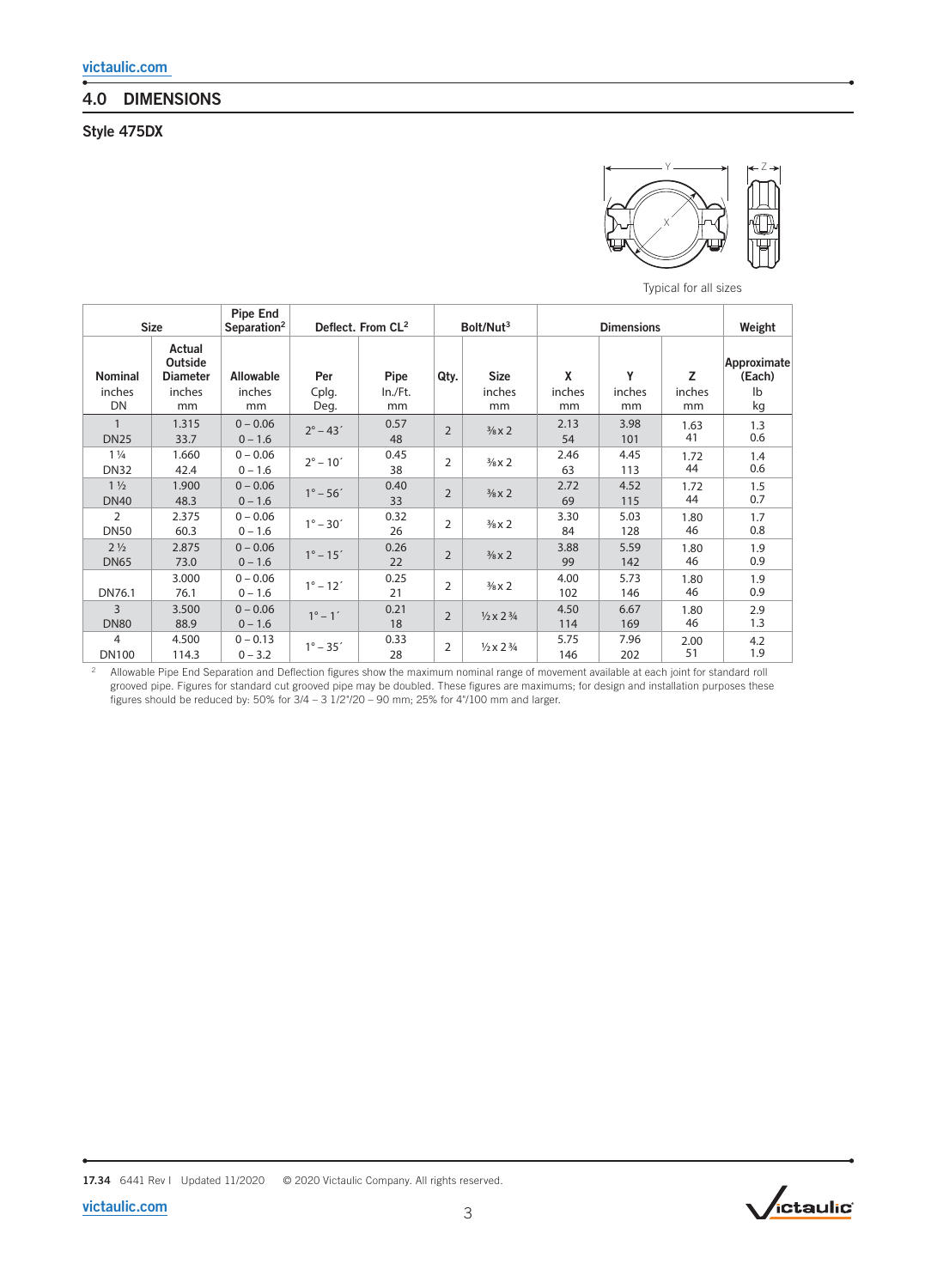# 5.0 PERFORMANCE

# Performance on ANSI wall thicknesses

| <b>Pipe Diameter</b>                          |                                                      | Style 475DX         |                                   |                       |                                          |                                   |  |  |  |
|-----------------------------------------------|------------------------------------------------------|---------------------|-----------------------------------|-----------------------|------------------------------------------|-----------------------------------|--|--|--|
|                                               |                                                      |                     | <b>Pipe Wall Thickness</b>        |                       | <b>Maximum</b>                           |                                   |  |  |  |
| <b>Nominal</b><br><b>Size</b><br>inches<br>DN | Actual<br>Outside<br><b>Diameter</b><br>inches<br>mm | inches<br>mm        | <b>ANSI</b><br>Schedule<br>Number | Groove<br><b>Type</b> | Working<br><b>Pressure</b><br>psi<br>kPa | End<br>Load<br>$\mathsf{lb}$<br>N |  |  |  |
|                                               | 1.315                                                | 0.133               | Duplex/Super Duplex<br>40S        | $\mathsf{C}$          | 500                                      | 680                               |  |  |  |
| <b>DN25</b><br>$1\frac{1}{4}$<br><b>DN32</b>  | 33.7<br>1.660<br>42.4                                | 3.4<br>0.140<br>3.6 | Duplex/Super Duplex<br>40S        | $\mathsf{C}$          | 3447<br>500<br>3447                      | 3026<br>1080<br>4806              |  |  |  |
| $1\frac{1}{2}$                                | 1.900                                                | 0.145               | Duplex/Super Duplex               | $\mathsf{C}$          | 500                                      | 1415                              |  |  |  |
| <b>DN40</b>                                   | 48.3                                                 | 3.7                 | 40S                               |                       | 3447                                     | 6295                              |  |  |  |
| 2                                             | 2.375                                                | 0.154               | Duplex/Super Duplex               | $\mathsf{C}$          | 500                                      | 2215                              |  |  |  |
| <b>DN50</b>                                   | 60.3                                                 | 3.9                 | 40S                               |                       | 3447                                     | 9857                              |  |  |  |
| $2\frac{1}{2}$                                | 2.875                                                | 0.203               | Duplex/Super Duplex               | C                     | 500                                      | 3535                              |  |  |  |
| <b>DN65</b>                                   | 73.0                                                 | 5.2                 | 40S                               |                       | 3447                                     | 15731                             |  |  |  |
| 3                                             | 3.500                                                | 0.216               | Duplex/Super Duplex               | C                     | 500                                      | 4810                              |  |  |  |
| <b>DN80</b>                                   | 88.9                                                 | 5.5                 | 40S                               |                       | 3447                                     | 21405                             |  |  |  |
| $\overline{4}$                                | 4.500                                                | 0.237               | Duplex/Super Duplex               | $\mathsf{C}$          | 500                                      | 5170                              |  |  |  |
| <b>DN100</b>                                  | 114.3                                                | 6.0                 | 40S                               |                       | 3447                                     | 23007                             |  |  |  |

NOTE

• RX = Roll Set for light wall stainless steel pipe marked with the prefix "RX"

• Std = Standard roll set marked with the prefix "R"

 $\bullet$  C = Cut groove

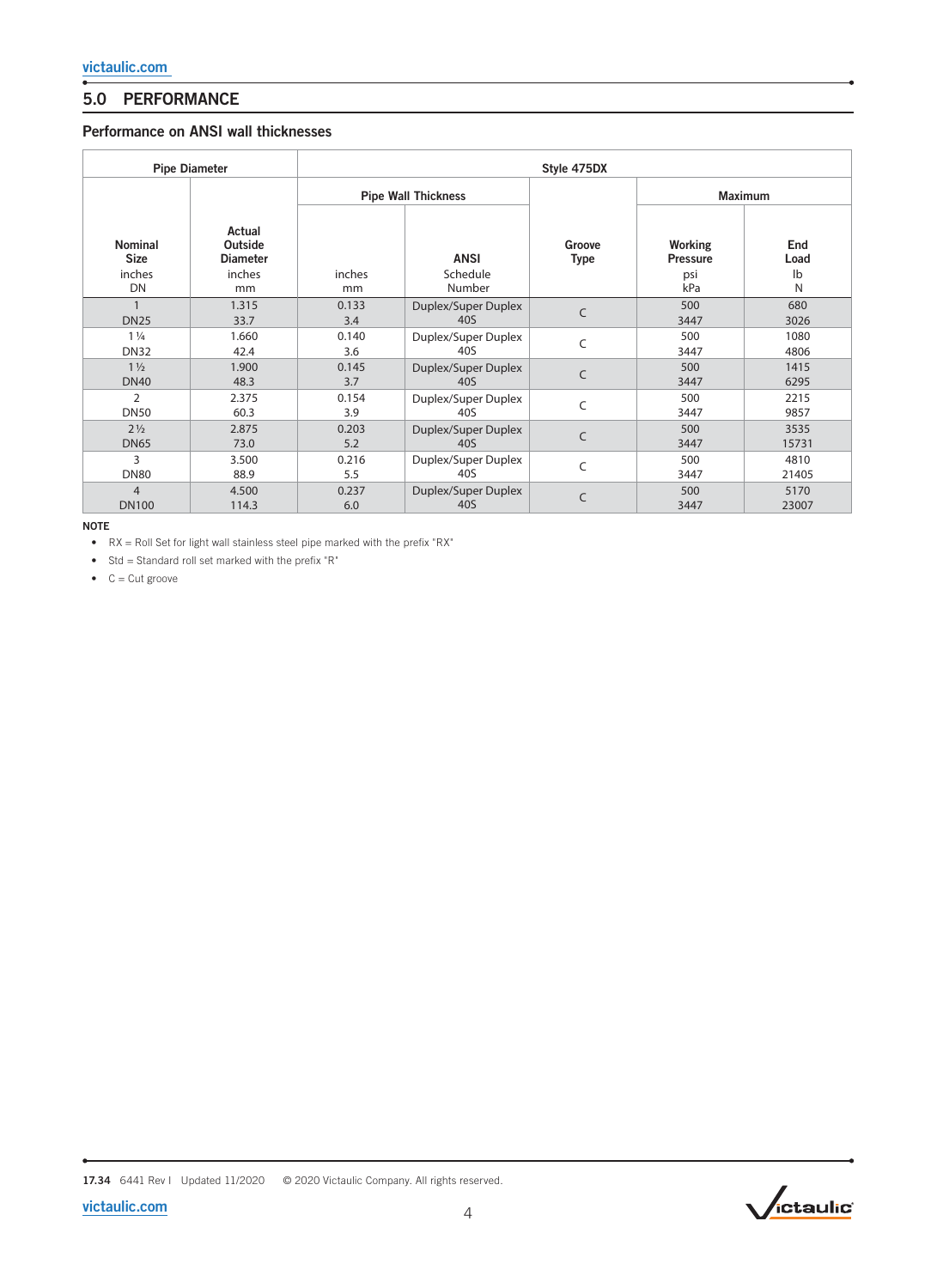$\sqrt{2}$ 

# 5.1 PERFORMANCE

# Performance on ISO wall thicknesses

|                               | <b>Pipe Diameter</b>          |                                  | Style 475DX           |                            |                 |                        | <b>Pipe Diameter</b>                 |                                  |                                                                                   | Style 475DX                |               |
|-------------------------------|-------------------------------|----------------------------------|-----------------------|----------------------------|-----------------|------------------------|--------------------------------------|----------------------------------|-----------------------------------------------------------------------------------|----------------------------|---------------|
|                               |                               |                                  | <b>Maximum</b>        |                            |                 |                        |                                      |                                  | Maximum                                                                           |                            |               |
| Nominal<br><b>Size</b>        | Actual<br>Outside<br>Diameter | Pipe<br>Wall<br><b>Thickness</b> | Groove<br><b>Type</b> | Working<br><b>Pressure</b> | End<br>Load     | Nominal<br><b>Size</b> | Actual<br>Outside<br><b>Diameter</b> | Pipe<br>Wall<br><b>Thickness</b> | Groove<br><b>Type</b>                                                             | Working<br><b>Pressure</b> | End<br>Load   |
| inches<br>DN                  | inches<br>mm                  | inches                           |                       | kPa                        | ${\sf N}$<br>Ib | inches<br>DN           | inches                               | inches                           |                                                                                   | kPa                        | Ν<br>lb       |
|                               |                               | mm<br>0.177                      |                       | psi                        |                 |                        | mm                                   | mm<br>0.280                      |                                                                                   | psi                        |               |
|                               |                               | 4.5                              | $\mathsf C$           | 3447<br>500                | 3021<br>679     |                        |                                      | 7.1                              | C                                                                                 | 3447<br>500                | 15721<br>3534 |
|                               |                               | 0.126                            | Std                   | 2930                       | 2567            |                        |                                      | 0.252<br>6.4                     | C                                                                                 | 3447<br>500                | 15721<br>3534 |
| 1.315<br>$\mathbf{1}$         |                               | 3.2                              |                       | 425                        | 577             |                        |                                      | 0.197                            |                                                                                   | 2930                       | 13363         |
|                               |                               | 0.102<br>2.6                     | <b>RX</b>             | 2241<br>325                | 1963<br>441     |                        |                                      | 5.0                              | Std/C                                                                             | 425                        | 3004          |
| <b>DN25</b>                   | 33.7                          | 0.091                            |                       | 2068                       | 1812            |                        |                                      | 0.157                            | Std                                                                               | 2758                       | 12577         |
|                               |                               | 2.3                              | RX                    | 300                        | 407             |                        |                                      | 4.0<br>0.142                     |                                                                                   | 400<br>2586                | 2827<br>11791 |
|                               |                               | 0.079                            | <b>RX</b>             | 1724                       | 1510            |                        |                                      | 3.6                              | Std                                                                               | 375                        | 2651          |
|                               |                               | 2,0                              |                       | 250                        | 340             | DN76.1                 | 3.00                                 | 0.122                            | Std                                                                               | 2413                       | 11004         |
|                               |                               | 0.063<br>1.6                     | <b>RX</b>             | 1551<br>225                | 1359<br>306     |                        | 76.1                                 | 3.1                              |                                                                                   | 350                        | 2474          |
|                               |                               | 0.197                            |                       | 3447                       | 4813            |                        |                                      | 0.114<br>2.9                     | <b>RX</b>                                                                         | 2241<br>325                | 10219<br>2297 |
|                               |                               | 5.0                              | $\subset$             | 500                        | 1082            |                        |                                      | 0.102                            |                                                                                   | 2068                       | 9433          |
|                               |                               | 0.142                            | Std/C                 | 3447                       | 4813            |                        |                                      | 2.6                              | <b>RX</b>                                                                         | 300                        | 2121          |
|                               |                               | 3.6                              |                       | 500                        | 1082            |                        |                                      | 0.091                            | RX                                                                                | 1724                       | 7861          |
|                               |                               | 0.126<br>3.2                     | Std                   | 2930<br>425                | 4091<br>920     |                        | 3.500<br>88.9                        | 2.3<br>0.083                     |                                                                                   | 250<br>1600                | 1767<br>7295  |
| $1\frac{1}{4}$<br><b>DN32</b> | 1.660<br>42.4                 | 0.102                            |                       | 2241                       | 3129            |                        |                                      | 2.1                              | <b>RX</b>                                                                         | 232                        | 1640          |
|                               |                               | 2.6                              | <b>RX</b>             | 325                        | 703             |                        |                                      | 0.079                            | RX                                                                                | 1600                       | 7295          |
|                               |                               | 0.079                            | <b>RX</b>             | 1724                       | 2407            |                        |                                      | 2.0                              |                                                                                   | 232                        | 1640          |
|                               |                               | 2.0                              |                       | 250                        | 541             |                        |                                      | 0.315<br>$8.0\,$                 | C                                                                                 | 3447<br>500                | 21398<br>4811 |
|                               |                               | 0.063                            | <b>RX</b>             | 1551                       | 2166            |                        |                                      | 0.220                            |                                                                                   | 3447                       | 21398         |
|                               |                               | 1.6<br>0.197                     | C<br>Std/C            | 225<br>3447                | 487<br>6306     |                        |                                      | 5.6                              | Std/C                                                                             | 500                        | 4811          |
|                               |                               | $5.0$                            |                       | 500                        | 1418            |                        |                                      | 0.157                            | Std                                                                               | 2758                       | 17119         |
|                               |                               | 0.142                            |                       | 3275                       | 5991            |                        |                                      | 4.0<br>0.142                     |                                                                                   | 400<br>2586                | 3848<br>16049 |
|                               |                               | 3.6                              |                       | 475                        | 1347            |                        |                                      | 3.6                              | Std                                                                               | 375                        | 3608          |
|                               |                               | 0.126<br>3.2                     | Std                   | 2930<br>425                | 5360<br>1205    | 3                      |                                      | 0.126                            | Std                                                                               | 2241                       | 13909         |
| $1\frac{1}{2}$<br><b>DN40</b> | 1.900<br>48.3                 | 0.102                            |                       | 2241                       | 4099            | <b>DN80</b>            |                                      | 3.2<br>0.114                     |                                                                                   | 325<br>2241                | 3127<br>13909 |
|                               |                               | 2.6                              | <b>RX</b>             | 325                        | 921             |                        |                                      | 2.9                              | <b>RX</b>                                                                         | 325                        | 3127          |
|                               |                               | 0.079                            | <b>RX</b>             | 1724                       | 3153            |                        |                                      | 0.102                            | <b>RX</b>                                                                         | 2068                       | 12839         |
|                               |                               | $2.0\,$                          |                       | 250                        | 709             |                        |                                      | 2.6                              |                                                                                   | 300                        | 2886          |
|                               |                               | 0.063<br>1.6                     | ${\sf RX}$            | 1551<br>225                | 2837<br>638     |                        |                                      | 0.091<br>2.3                     | RX                                                                                | 1724<br>250                | 10699<br>2405 |
|                               |                               | 0.220                            |                       | 3447                       | 9853            |                        |                                      | 0.079                            | RX                                                                                | 1600                       | 9929          |
|                               |                               | $\mathsf C$<br>5.6               | 500                   | 2215                       |                 |                        | 2.0                                  |                                  | 232                                                                               | 2232                       |               |
|                               |                               | 0.157                            | Std/C                 | 3447                       | 9853            |                        | 4.500                                | 0.346<br>8.8                     | C                                                                                 | 2241<br>325                | 22994<br>5169 |
|                               |                               | 4.0                              |                       | 500                        | 2215            |                        |                                      | 0.248                            |                                                                                   | 2241                       | 22994         |
|                               |                               | 0.142<br>3.6                     | St                    | 3103<br>450                | 8868<br>1994    |                        |                                      | 6.3                              | C                                                                                 | 325                        | 5169          |
|                               |                               | 0.126                            | St                    | 2758<br>400                | 7882            |                        |                                      | 0.177                            | Std                                                                               | 2068                       | 21224         |
|                               |                               | 3.2                              |                       |                            | 1772            | $\overline{4}$         |                                      | 4.5<br>0.142                     |                                                                                   | 300<br>2068                | 4771<br>21224 |
| $\overline{2}$                | 2.375                         | 0.114                            | St                    | 2586                       | 7390            | <b>DN100</b>           | 114.3                                | 3.6                              | Std                                                                               | 300                        | 4771          |
| <b>DN50</b>                   | 60.3                          | 2.9                              | RX                    | 375                        | 1661            |                        |                                      | 0.114                            | <b>RX</b>                                                                         | 1896                       | 19455         |
|                               |                               | 0.102                            |                       | 2241                       | 6404            |                        |                                      | 2.9                              |                                                                                   | 275                        | 4374          |
|                               |                               | 2.6<br>0.091                     |                       | 325<br>2068                | 1440<br>5912    |                        |                                      | 0.102<br>2.6                     | <b>RX</b>                                                                         | 1724<br>250                | 17686<br>3976 |
|                               |                               | 2.3                              | RX                    | 300                        | 1329            |                        |                                      | 0.079                            |                                                                                   | 1600                       | 16413         |
|                               |                               | 0.079                            | RX                    | 1724                       | 4927            |                        |                                      | 2.0                              | <b>RX</b>                                                                         | 232                        | 3690          |
|                               |                               | 2.0                              |                       | 250                        | 1108            | <b>NOTE</b>            |                                      |                                  |                                                                                   |                            |               |
|                               |                               | 0.063                            | RX                    | 1551                       | 4433            |                        |                                      |                                  | • $RX =$ Roll Set for light wall stainless steel pipe marked with the prefix "RX" |                            |               |
|                               |                               | 1.6                              |                       | 225                        | 997             |                        |                                      |                                  |                                                                                   |                            |               |

٦  $\Gamma$ 

• Std = Standard roll set marked with the prefix "R"

 $\bullet$  C = Cut groove